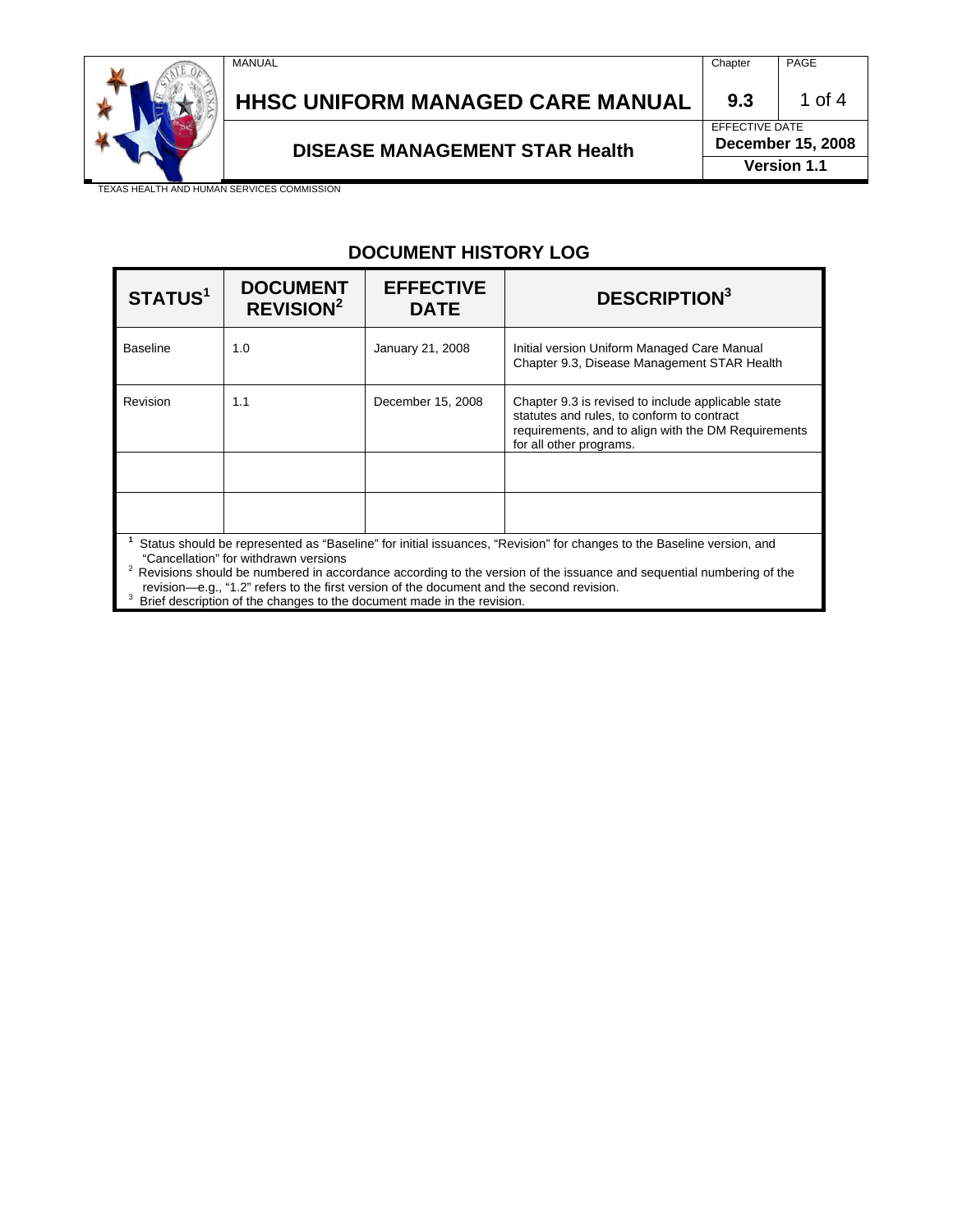



# **HHSC UNIFORM MANAGED CARE MANUAL | 9.3 | 2 of 4**

### **DISEASE MANAGEMENT STAR Health December 15, 2008**

EFFECTIVE DATE **Version 1.1**

**KAS HEALTH AND HUMAN SERVICES COMMISSION** 

#### **Applicability of Chapter 9.3**

This chapter applies to the Managed Care Organization (MCO) participating in the STAR Health Program (also known as the "Foster Care Model").

#### **State Statutes and Rules That Apply to Disease Management**

The MCO contract requires an MCO to provide or arrange to provide to its Members with comprehensive disease management services consistent with state statutes and regulations specific to disease management, including:

- and Rules Added by Version 1.1
- Statutes  **[1 Texas Administrative Code §353.421,](http://info.sos.state.tx.us/pls/pub/readtac$ext.TacPage?sl=R&app=9&p_dir=&p_rloc=&p_tloc=&p_ploc=&pg=1&p_tac=&ti=1&pt=15&ch=353&rl=421) "Special Disease Management";** 
	- [Texas Human Resources Code §32.057\(c-1\),](http://tlo2.tlc.state.tx.us/statutes/docs/HR/content/htm/hr.002.00.000032.00.htm#32.057.00) "Contracts for Disease Management Programs"; and
	- [Texas Government Code §533.009](http://tlo2.tlc.state.tx.us/statutes/docs/GV/content/htm/gv.004.00.000533.00.htm#533.009.00), "Special Disease Management."

#### **Additional HHSC Requirements for STAR Health MCO Disease Management programs**

The MCO must have Disease Management programs that address Members with Chronic or Complex Conditions. The MCO must provide a comprehensive Disease Management program or coverage for Disease Management services for Chronic or Complex Conditions that are prevalent in the STAR Health population, including but not limited to the following:

- Asthma Enhanced Case Management ; or
- Depression Disease Management.

The MCO's comprehensive Disease Management program must have the following components:

- Additional **Requirements** Modified by Version 1.1
	- 1. Methods of assessing a Member's health status upon initial enrollment in the MCO's health plan, and on an ongoing basis. Such methods must include reasonable attempts to conduct in-person visits for Members who are not receiving regular medical care for their condition and do not have telephones or are hard to reach.
		- 2. A method to identify gaps between recommended prevention and treatment and actual care provided to Members.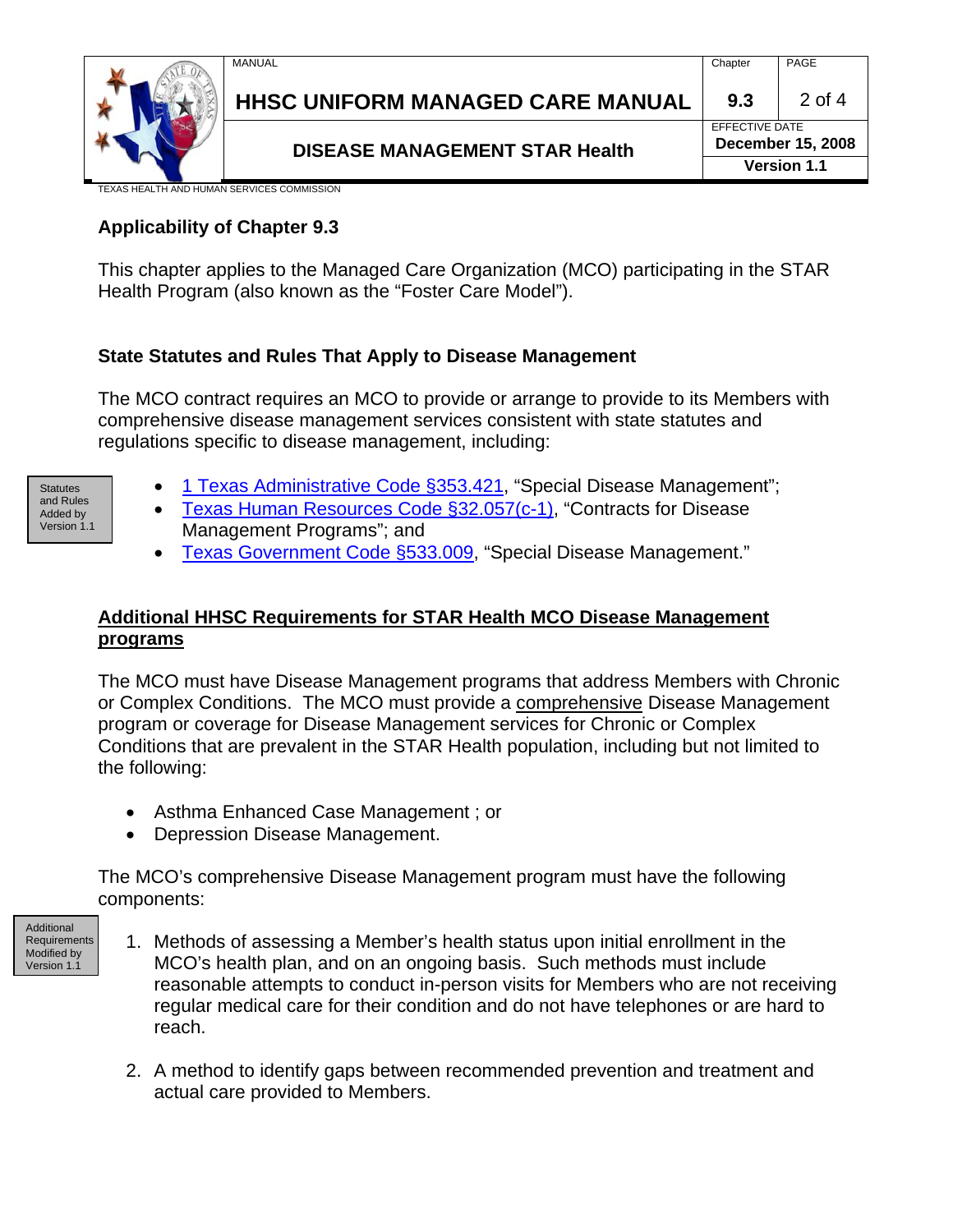

## HHSC UNIFORM MANAGED CARE MANUAL | 9.3 | 3 of 4

EFFECTIVE DATE **DISEASE MANAGEMENT STAR Health December 15, 2008** 

**Version 1.1**

(AS HEALTH AND HUMAN SERVICES COMMISSION

- 3. A method to identify and collect information on a new eligible Member's prior disease management services in order to evaluate the need to continue with those services.
- 4. A method to identify eligible Members at high risk for non-adherence to recommended care. For those identified as high-risk:
	- develop, implement, and evaluate an individual plan of care that addresses the Member's (multiple) health, behavioral, and social needs that ensures continuity, quality, and effectiveness; and
	- facilitate appropriate collaboration of the Member's family and/or caregivers, health care providers, and community case managers in the development and implementation of the Member's plan of care.
- 5. A method to link health care providers with allied health and social services agencies to facilitate access to services necessary for the implementation of the Member's plan of care. This includes, but is not limited to, Medically Necessary services such as pharmacy, mental health, equipment and supplies, rehabilitative therapies, transportation, and interpreter services.
- 6. A method to educate eligible Members and/or their caregivers, Medical Consenters, DFPS staff, and Providers regarding the Members' particular health care needs brought about by their health condition. The goal of the Member education is to increase the Members' understanding of their diseases and to empower them to be more effective in self-care of their health problem(s) so they:
	- are more effective partners in the care of their disease;
	- are better able to understand the appropriate use of resources needed to care for their problem(s);
	- are able to identify when there is a negative change in their health condition and to seek appropriate attention before they reach crisis levels; and
	- are more compliant with medical recommendations.
- 7. A method to develop and circulate educational materials to communicate to Members about the Disease Management project and relevant health care information. The specific written materials must be in a form that may be understood by Members and is written at the  $6<sup>th</sup>$  grade reading level.
- 8. A method to work with the enrolled Member and local Hospitals to receive timely notification of Hospital admissions of Disease Management Members.